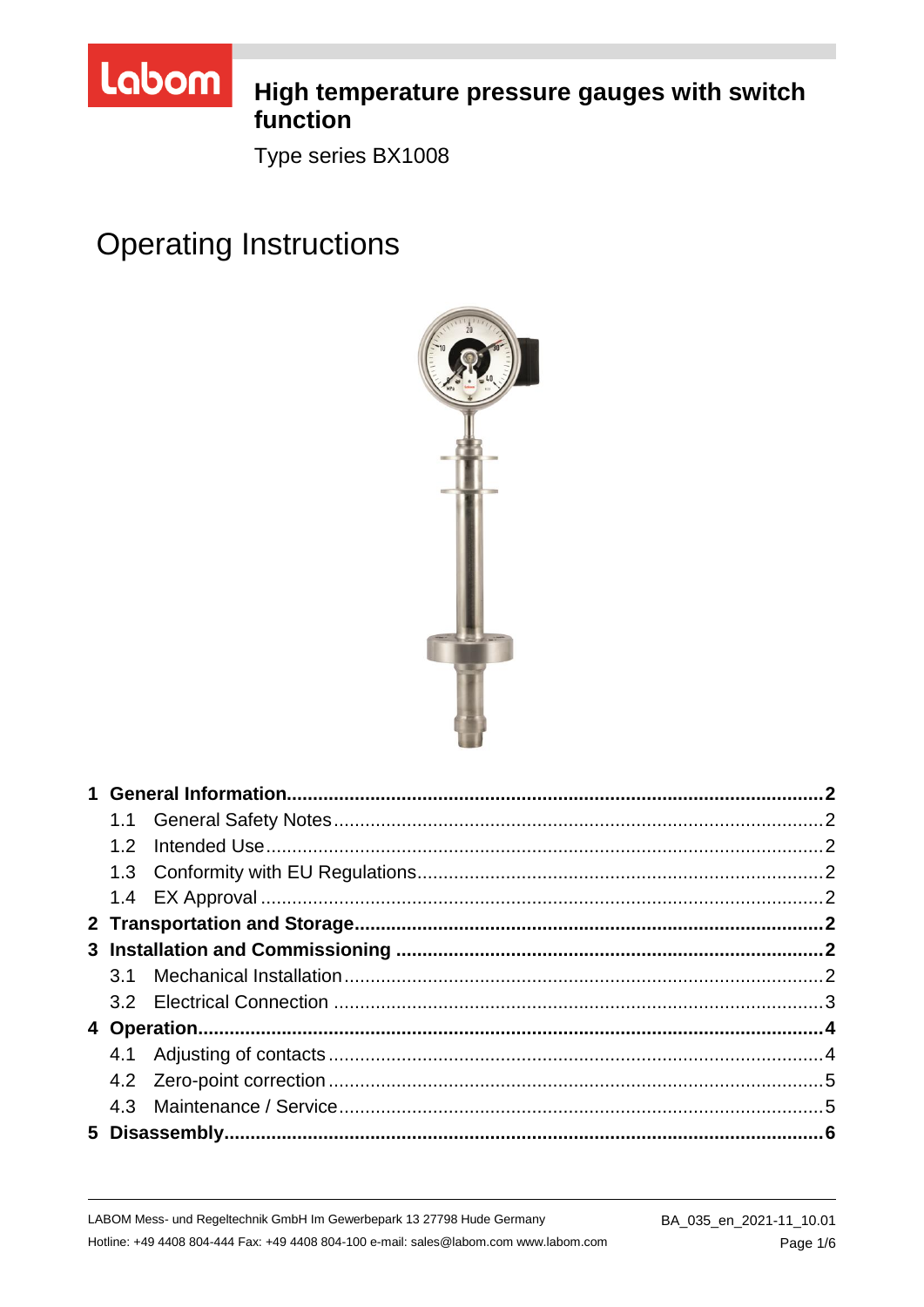### **1 General Information**

This document contains necessary information for the proper installation and use of this device. In addition to this instruction, be sure to observe all statutory requirements, applicable standards, the additional technical specifications on the accompanying data sheet (see www.labom.com) as well as the specifications indicated on the type plate.

## **1.1 General Safety Notes**

The installation, set up, service or disassembly of this device must only be done by trained, qualified personnel using suitable equipment and authorized to do so.

## **Warning**

Media can escape if unsuitable devices are used or if the installation is not correct.

Danger of severe injury or damage

 $\triangleright$  Ensure that the device is suitable for the process and undamaged.

### **1.2 Intended Use**

The device is intended to measure pressure of gases, vapors and liquids as specified in the data sheet.

#### **1.3 Conformity with EU Regulations**

The CE-marking on the device certifies its compliance with the applicable EU Directives for placing products on the market within the European Union.

You find the complete EU Declaration of Conformity (document no. KE\_053) at www.labom.com.

#### **1.4 EX Approval**

If you purchased a device with EX approval, please refer to the accompanying document XA\_013.

#### **2 Transportation and Storage**

Store and transport the device only under clean and dry conditions preferably in the original packaging. Avoid exposure to shocks and excessive vibrations.

Permissible storage temperature: 0…70 °C

#### **3 Installation and Commissioning**

Ensure that the device is suitable for the intended application with respect to pressure range, overpressure limit, media compatibility, temperature range and process connection.

#### **3.1 Mechanical Installation**

Before starting operation, check the process connection carefully for leaks under pressure.

Use gaskets, if required, that are suitable for the process connection and resistant to the media.

Use new gaskets for each installation. We recommend the use of aluminium gaskets (A 27 x 32 as per DIN 7603), which you can order directly from us as an accessory.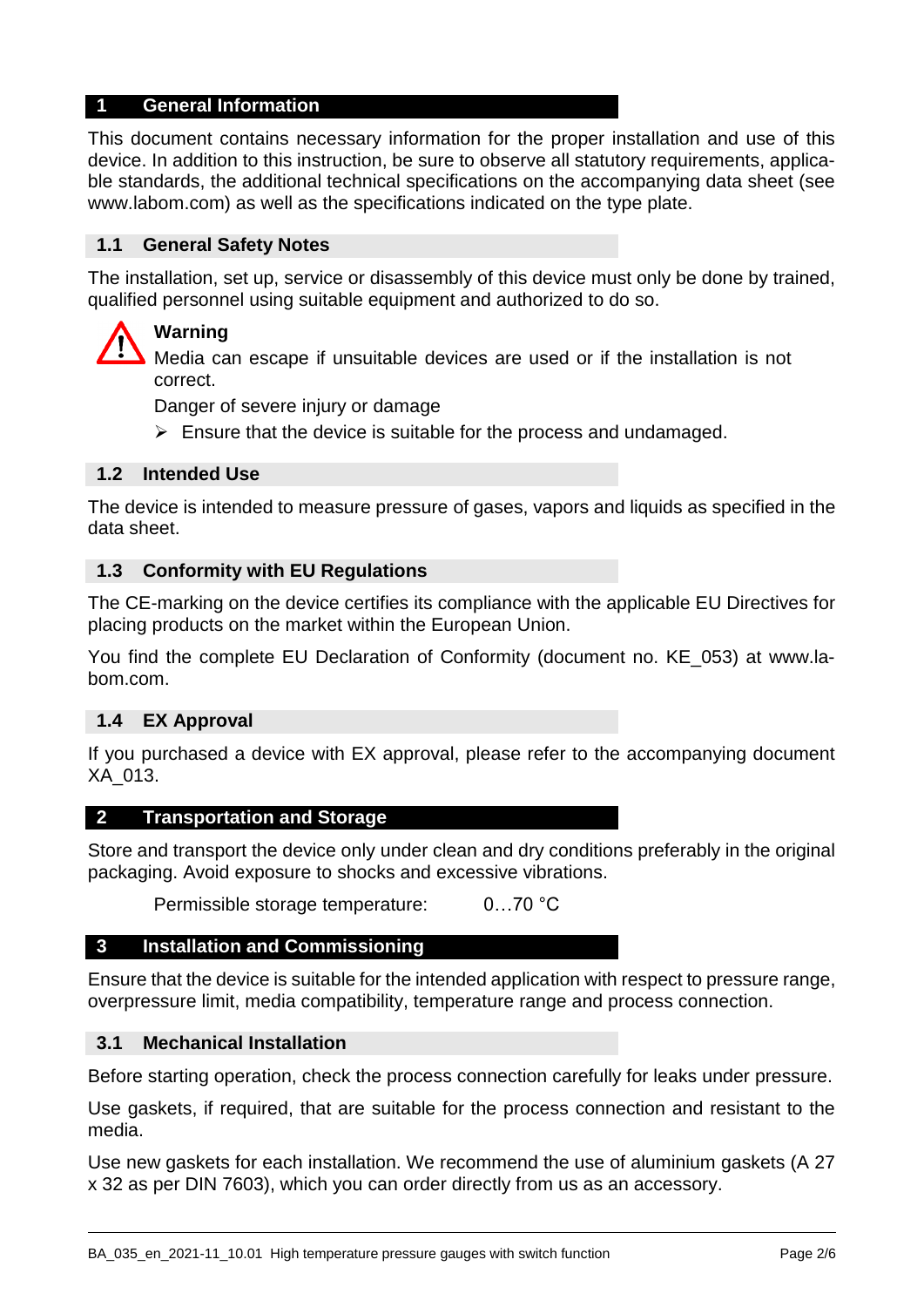Fit the pressure transmitter using four flange screws, as shown on the drilling diagram, and tighten them gradually crosswise. Max. tightening torque: 60 Nm (slightly oiled).

During installation of the device, attention has to be paid to the diaphragms not being damaged by the medium being measured. This is particularly important in the case of coagulating media that can have deforming influence on the diaphragms when they get cold.

Do not insulate the temperature coupler (tubular shank under the transmitter), as this would reduce its decoupling effect.



*Figure 1: Drilling diagram*

Vent the pressure gauge after installation using the vent valve (Figure [2\)](#page-2-0).

The devices are supplied with a closed vent valve (CLOSED position). Moving the red lever to the OPEN position equalises the pressure level inside and outside the case (Figure [3\)](#page-2-1).

<span id="page-2-0"></span>

*Figure 2: Vent valve*

<span id="page-2-1"></span>

*Figure 3: Move valve*

## **3.2 Electrical Connection**

Complete the mechanical installation before you connect the device electrically. Set up all electrical connections while the voltage supply is switched off.



*Figure 4: Cable connector*

The type of contact, the switch function and the pin connection can be found on a separate label on the measuring device.

You can find further information about the connection of switch contacts in the document TA\_039 on www.labom.com.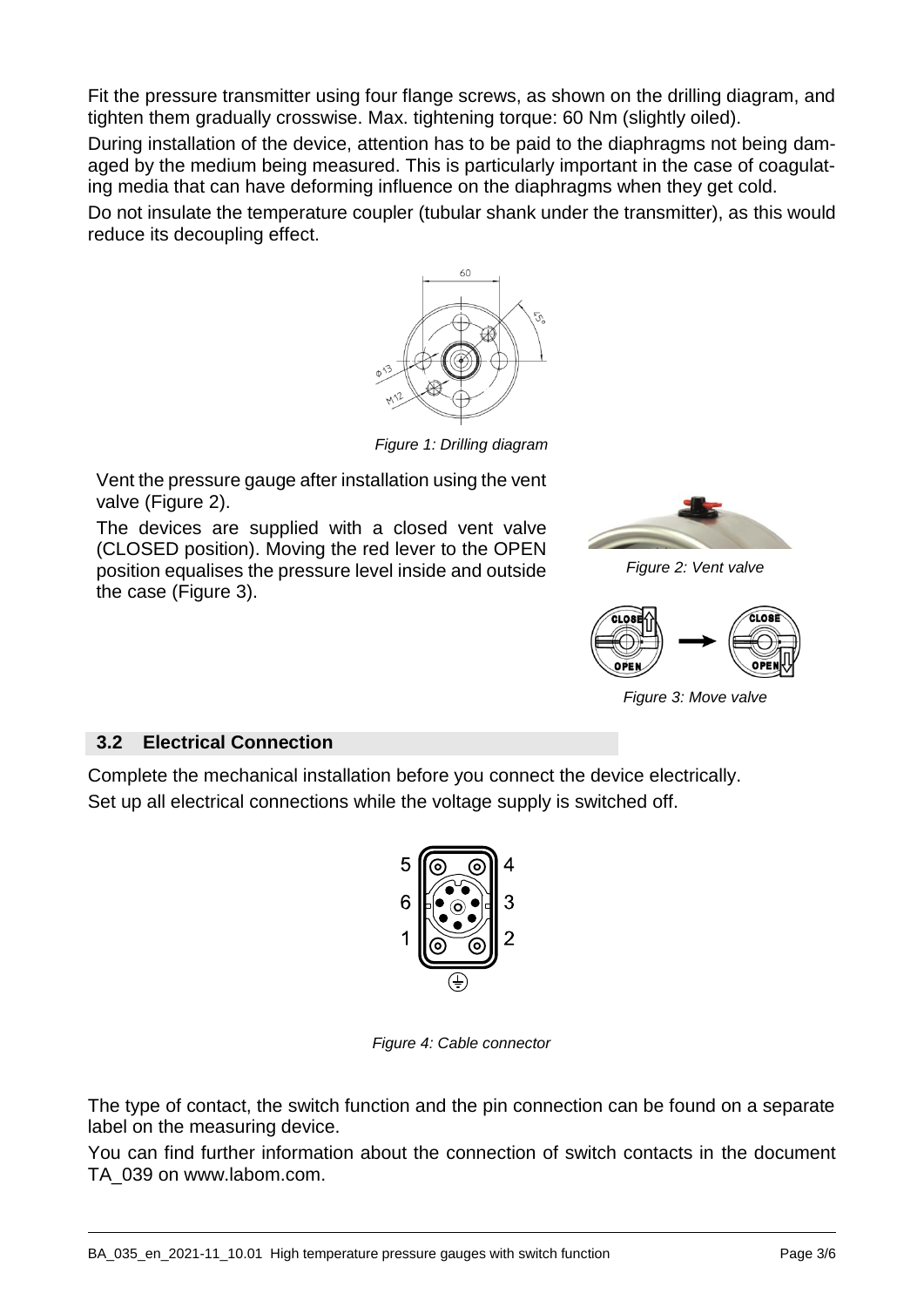#### **4 Operation**

During operation, take care that the device remains within its intended pressure and temperature ranges. No other monitoring is necessary.

Permissible media temperature: 10…350 °C

Permissible ambient temperature: 10…70 °C

Restricted ambient conditions may apply in explosion protected environments (see XA\_013).

## **4.1 Adjusting of contacts**

Setting the contact can be done by using the adjustment lock (a) in the centre of the sight glass. Just press down the mounted key (Figure [5\)](#page-3-0) into the adjustment lock and then push the key down until the pointer of the lock (b) catches the adjusting pin (c) of the set pointer (d) in the middle (Figure [6\)](#page-3-1).

The set pointer can be adjusted over the entire scale range. It must be ensured that the contact will be set in a clockwise direction only. If the contact is accidentally set behind the desired value, turn back the contact at least 5% below the desired value and make the setting again in a clockwise direction.

The key is included in the supplied accessory kit and can be placed in the designated hole in the cable connector after use.

<span id="page-3-0"></span>

*Figure 5: Key*

<span id="page-3-1"></span>

*Figure 6: Setting the contact*

The functionality and thus the switching reliability of the built-in switch contacts is guaranteed within the entire nominal range. Following valid standards though the accuracy stated in the data sheet is assured for switching points that are set between 10% and 90% of the nominal range only.

Operating the contact outside of the scale range is not permitted.

You can find further information on contacts in the document TA\_039 on www.labom.com.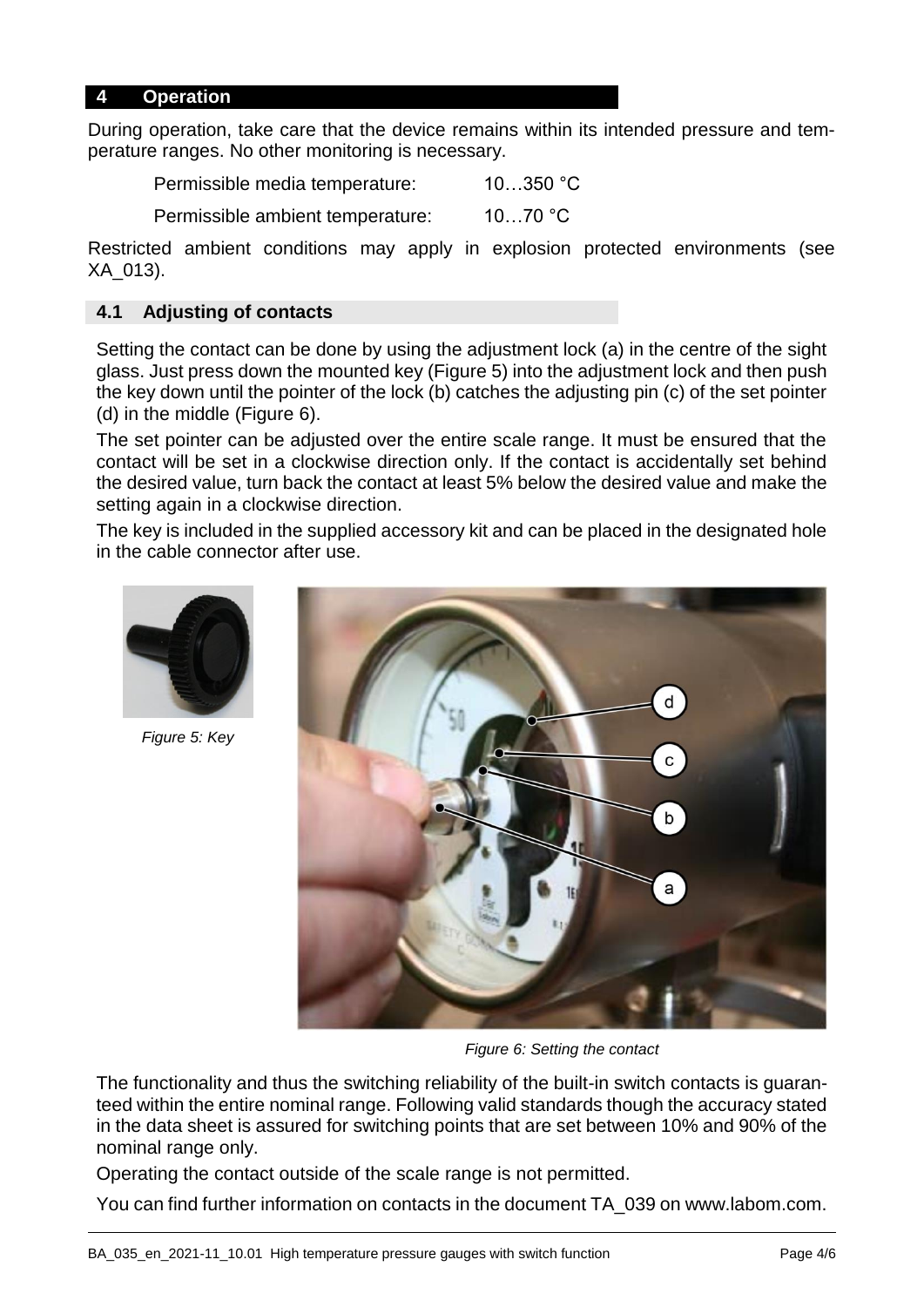## **4.2 Zero-point correction**

<span id="page-4-0"></span>Zero point deviations can occur due to the mounting, the installation position or due to the type and duration of use. Measuring devices with micro controll position pointers can be corrected in a depressurised state by means of the adjusting screw on the pointer hub (see figure [7\)](#page-4-0).



*Figure 7: Zero-point correction*

## **4.3 Maintenance / Service**

When properly installed in accordance with applicable specifications, this device is maintenance-free. However, we recommend an annual recalibration of the device.

In the event of any damage or defect the customer cannot replace or repair any components or assemblies.